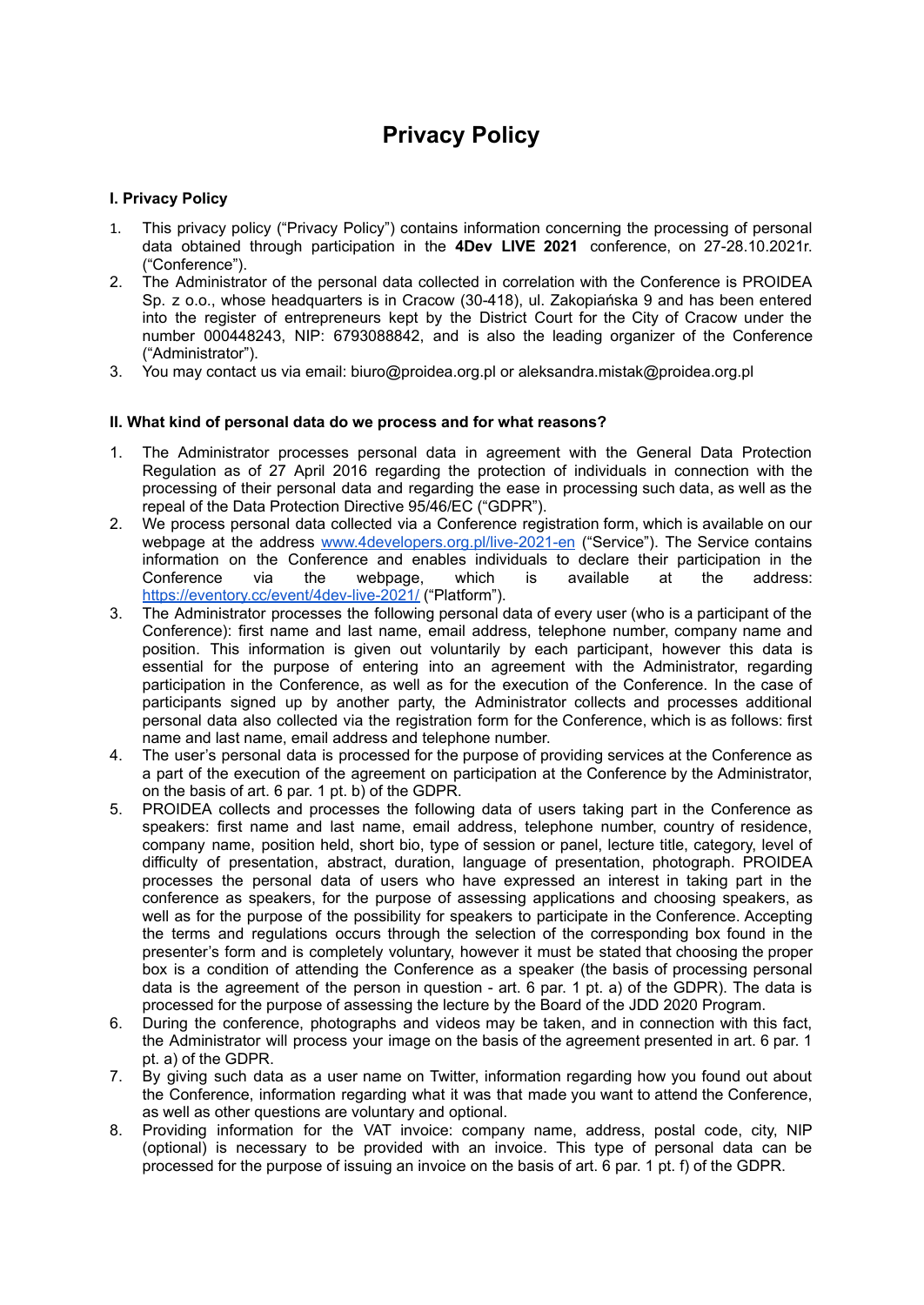- 9. If you agree to the terms, your personal data including: first name and last name, email address, telephone number, country of residence, company name, position, may be processed for marketing and promotional purposes, which are related to offers from the Conference Partners on the basis of art. 6 par. 1 pt. a) of the GDPR. Agreeing to such terms is done on a voluntary basis and does not make up a condition for participating in the conference. However, the Administrator may process this data for marketing purposes on the basis of art. 6 par. 1 pt. f) of the GDPR.
- 10. After carrying out the agreement for participation in the conference, the basis on which data will be processed, within the limitations of the point outlined below, is justified on a legal basis (art. 6 par. 1 pt. f) of the GDPR), and is displayed in order to ensure the legal safety of the administrator.
- 11. Your personal data may be subject to profiling in order to reach the targets that they were chosen for. This data will not, however, be used by the administrator for the purpose of making automatic decisions.

# **III. How long do we keep your personal data?**

- 1. Your personal data will be processed until the claims related to the agreement with the Administrator regarding participation at the conference have expired.
- 2. In the case that you agreed to the processing of your data for marketing purposes, your information will be processed until you withdraw your consent to such processing.
- 3. In the case that the Administrator received your consent to process your personal data for the Conference Partners (on the basis of art. 6 par. 1 pt. a) of the GDPR), your data will be processed by the Administrator until they have been sent to the Conference Partners. The Administrator has the right to use the materials made available by the Presenters after the conference, for the purpose of recruiting other speakers for the following editions of the Conference.

#### **IV. Who do we give your personal data to?**

- 1. The recipients of your personal data are the Administrator's employees, as well as those cooperating with the Administrator. The recipients of your data may also be entities which provide services to the Administrator with regards to organizing the Conference or helping the Administrator reach marketing goals. Among those who have access to the personal data gathered by the Administrator are those entities servicing the Platform, which aid in registering for the Conference (the Platform is available through the web service Evenea, which is run by Event Labs sp. z o.o. in Warsaw). Additionally, is you are using the online payment system, the Administrator has the right to make your data available in order to carry out the payment process.
- 2. If you agree to have your data processed by the Conference Partners, they will also be authorized to process the personal data named above.
- 3. In certain cases, your personal data may also be shared with public bodies. This will only occur in the case that legal stipulations require us to do so.
- 4. In very rare cases, your personal data may be shared with the United States of America (see pt. 26), but only to those bodies which guarantee the safety of your personal data abiding by the proper standards for their protection, i.e. with reference to those issued by the European Commission's decision to provide the proper protection of personal data, mentioned in art. 45 of the GDPR, as part of the Privacy Shield, or on the basis of any necessary security, mention in art. 46 of the GDPR, including model contractual clauses.

## **V. Your rights**

- 1. Any requests that you may have regarding your rights may be sent to us at our email address: [biuro@proidea.org.pl](mailto:biuro@proidea.org.pl) or mailed to us by post at our address: Proidea Sp. z o.o., ul. Zakopiańska 9,30-418 Cracow Poland.
- 2. You are entitled to the following rights:
	- a. The right to request access to your personal data;
	- b. The right to make changes your personal data: if you believe that the personal data provided is inaccurate or incomplete;
	- c. The right to remove your personal data;
	- d. The right to limit what personal data is processed;
	- e. The right to object to the processing of your personal data: you are entitled to object to the processing of your personal data on the basis of a personal situation. You have an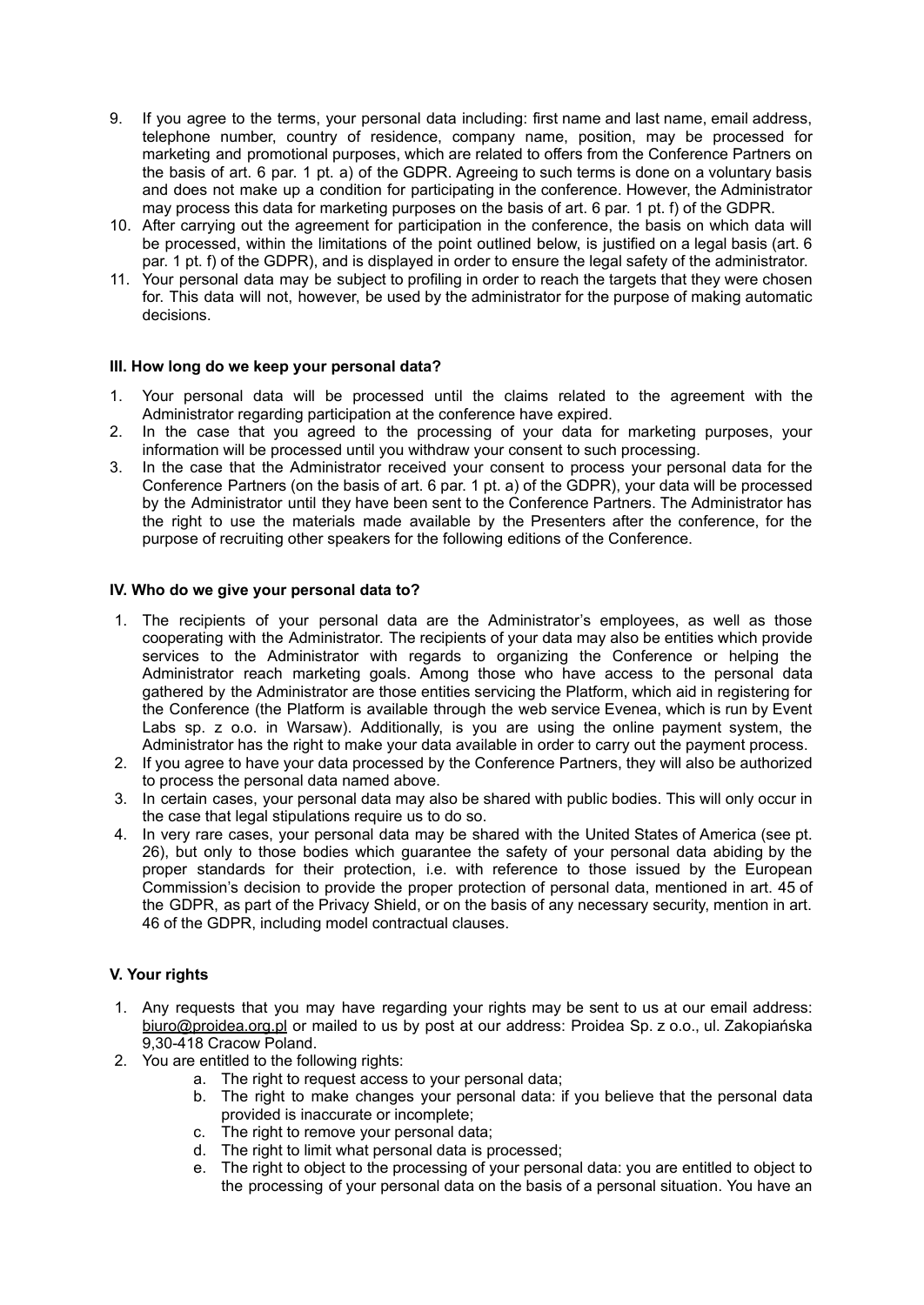absolute right to object to your personal data's being processed for direct marketing purposes, including profiling linked with direct marketing. In connection with the fact that the basis of processing personal data lies within the justifiable interest of the Administrator, i.e. the settlement, investigation or protection of the Administrator's claims, the processing of the personal data of individual participants signed up for the Conference by another party (art 6 par. 1 pt f GDPR) may be objected by the individual.

- f. The right to withdraw consent: if you agreed to the processing of your personal data, you are entitled to withdraw your consent at any time, however this withdrawal does not pertain to the data that was processed before withdrawing consent.
- g. The right to transfer your personal data.
- 3. We will use our best efforts to ensure that your personal data is fully and legally protected. If, despite this fact, you believe that we are processing your data illegally, you are entitled to the right to lodge a complaint with a supervisory authority, which falls to the President of the Personal Data Protection Office in Poland.

# **VI. Cookies**

- 1. We use technologies, such as cookie files, to gather and process personal data in order to personalize the content of advertisements visible on other web pages, as well as to conduct analyses of the traffic present in the Service. Cookies enable us to get to know your interaction with the Service better. They allow us to therefore organize its structure. They also collect information on how it is that you use the Service, on the page through which you were directed to us, as well as the number of times you visited our page and how much time you spent on specific pages. Cookies also allow us to personalize our advertisements, as well as those of our partners. The Service's cookie files are automatically stored in your devices if your setting so allow. A cookie file usually contains the domain name, its expiration date, as well as an individual random identification number for that file. The information stored within a cookie file may be found with other data that you provided, including your email address. You may switch off the cookies function in your internet browser's settings. If you choose this option, you will be able to navigate the web, however the functions of the sites may be limited. Using the Service and having cookies switched on in your settings is automatically read as consent for us to use cookies.
- 2. The Service uses the Administrator's cookies, as well as third party cookies.

# **VII. Google Analytics**

1. The Service uses the Google Analytics tool, a web analysis service offered by Google Inc. ("Google"). The Google Analytics tool uses cookies stored in your computer, which allow you to use the Service. Information on your use of the Service and demographic, geolocation and interest information are sent to the US's Google server and there saved. The Service uses the anonymization of IP addresses. This means that your IP address will, in advance, be shortened by Google in the EU or other countries outside the EU which are also signatories in the Agreement on the European Economic Area. The full IP address, before being shortened, will be sent to the Google server in the US only in special cases. Google uses the data in order to analyze your use of the Service for the Administrator, with the goal of creating reports on activity on the Service, as well as for the purpose of providing other services related to the use of the Service and Internet to the Administrator. The IP address identified by Google Analytics will not be merged with other data collected by Google.

#### **VIII. Remarketing**

1. The service uses cookie remarketing tools in order to provide you with advertisements on Facebook (Facebook Pixel), LinkedIn Ads and Google (Google Ads).

## **IX. Web Beacons**

1. Besides cookies, the Service may also collect data regularly collected by the administrators of internet systems as a part of the so-called logs and files.